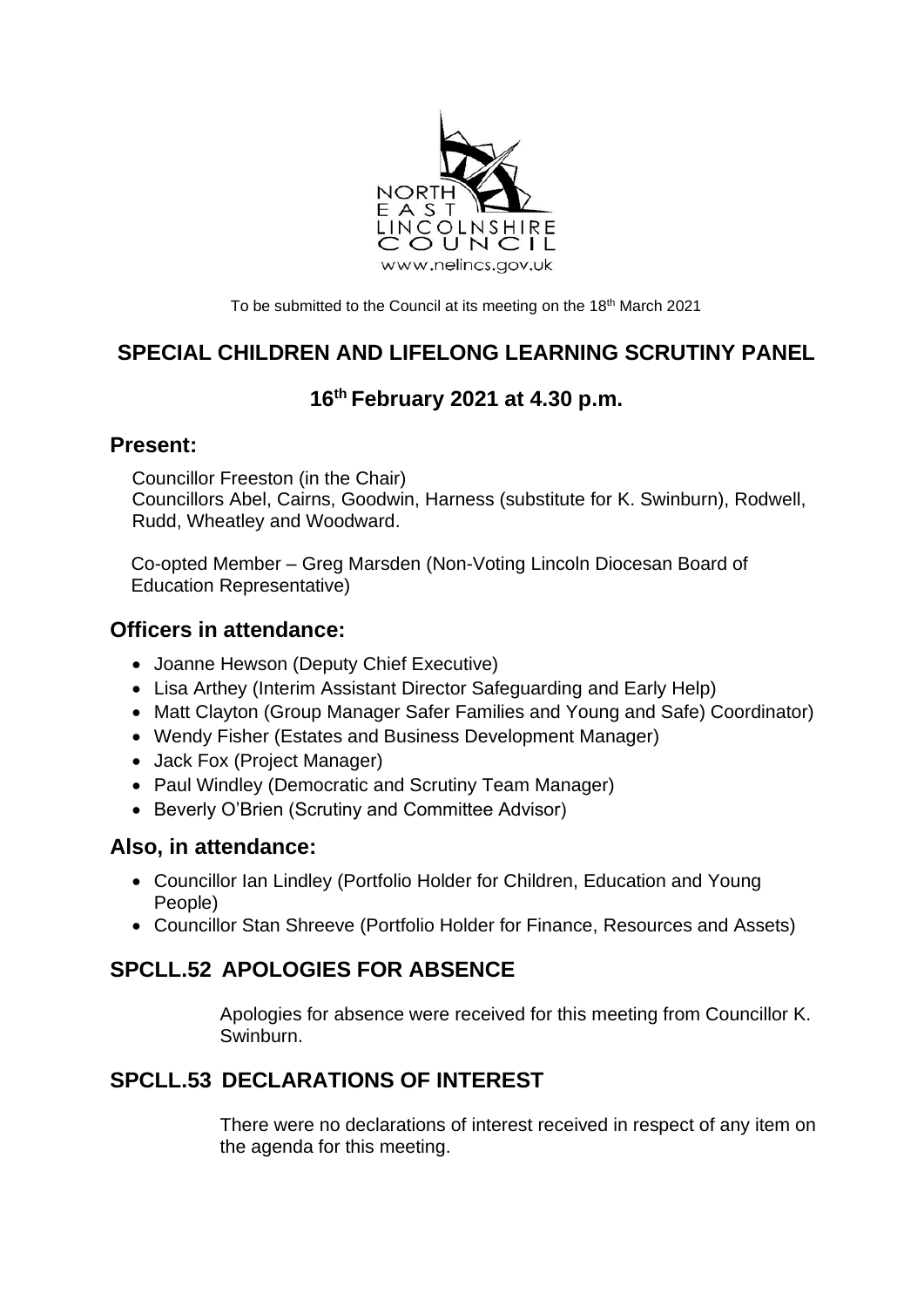### **SPCLL.54 CALL IN - FAMILY HUB REVIEW**

The panel considered a formal request from members to call-in a decision of Cabinet. The call-in was proposed by Councillor Patrick and seconded by Councillor Wheatley.

The Chair gave Councillor Patrick the opportunity to give his reasoning behind calling in the Cabinet decision. Councillor Patrick expressed how he was disappointed that it took a call in to be made so that the Family Hubs review could be discussed by scrutiny. He wanted to ask Members whether it was the right choice to close Family Hubs in our area. He was horrified to hear that 50% of our Family Hubs were earmarked for closure. He reminded Members where Family Hubs came from and how worthwhile these services were to children and families. He believed this was a decision born out of our current Covid world, due to the staff doing so well with remote working. However, when we get post Covid, he believed communities would need rebuilding. Therefore, he asked for Members to consider sending this back to Cabinet to allow a select committee to be implemented and an open and informed explanation of all the issues involved be talked through with Members, staff and parents and children to find out what impact this may have on their lives and their communities.

The Chair then allowed the seconder of the call in, Councillor Wheatley, to explain why she was supporting calling in this decision of Cabinet. She supported Councillor Patricks implementation of a select committee to allow Members to understand the implications of this decision. The review started in February 2020 and had not been brought to scrutiny. She believed it was important to have all the information before this decision was released. All options had not been explored and if they had been, they should have been included within the Cabinet report. She stated that she knew it would be presented that services would not be affected and its not the building that delivers the service, but they allow families to access them easily. It would leave Immingham with no service and Cleethorpes would only have one to use. Councillor Wheatley stated that it was unnecessary tinkering with a service area that had already been through enough changes. The argument stating that Hubs have been closed due to Covid was scary. To review something during a pandemic was outrageous. To remove a service like this could cause more issues. She added that an informative review could not have taken place whilst the service was not open, but as Members have not seen the full review document, they were not aware of what has been done. Therefore, she concluded that a select committee would allow them to look at all the options and hear everyone's opinions. She hoped members of the panel would support this.

The Chair then gave both the Portfolio Holder for Children, Education and Young People and the Portfolio Holder for Finance, Resources and Assets the chance to respond to both members around the decision of the Family Hubs review.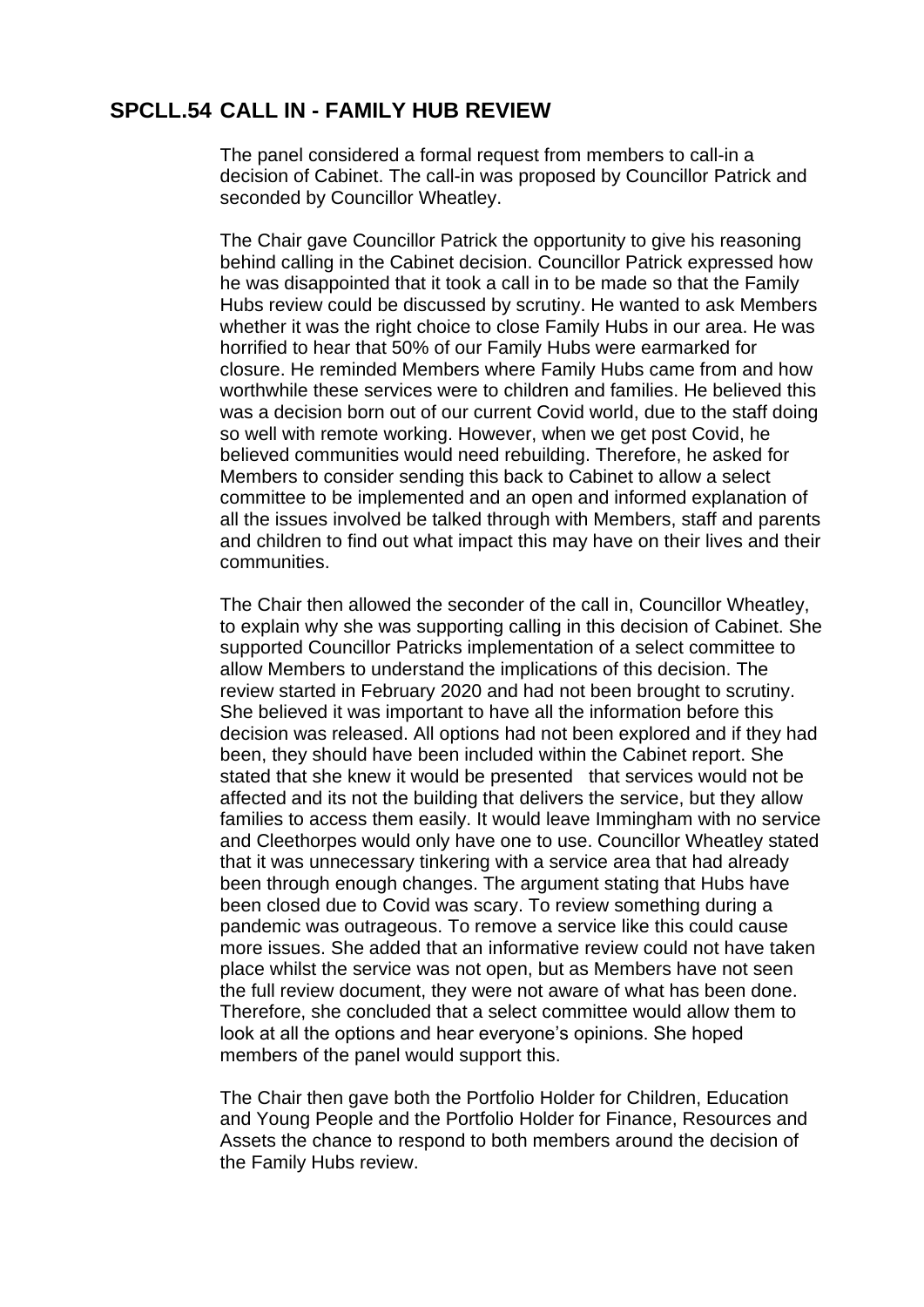Councillor Lindley stated that it was unfortunate that this had come to scrutiny as a call in. They all closed in March 2020 due to Covid 19 after government directive was given. Since this time, the local authority has managed to deal with over 1000 cases by using just four hubs. He explained that before the pandemic some hubs were being underused, some were not being used at all and some were being used but not for what they were initially intended for. He also added that there was never any intention to close nursery provision. Whilst he can understand where members were coming from, he explained that if you were to look in detail at the six remaining hubs it would show how they would absorb the demand and need. The six that were proposed to be closed were not being utilised to their full potential. Councillor Lindley stated that it was unfortunate that it had not come to scrutiny, but members need to recognise that it was a piece of work that needed to move forward. He reassured members that children and families would still be able to access services in areas that have a higher demand.

Councillor Shreeve stated that the paper described what was going to happen. There had been a multi-agency group that had developed the outcome of these proposals and that it was not about service provision, it was about utilisation of buildings. Alternative arrangements were being developed and our highly skilled teams would still be able to provide a great service. He echoed what Councillor Lindley said in terms of it not coming to scrutiny before now, but he believed that it was best for the decision to be released.

The Chair thanked Members for their proposals and views. He opened the debate up to panel members for any questions they had. Members asked for the definition of a 'Super Hub'. They stated that the report referred to a 'Super Hub' and wondered what that entailed. They also asked how the hubs chosen were chosen to close and how they would provide provision in Immingham if the hub was to close there. Ms Arthey explained that they were not necessarily a Super Hub, but services would incorporate children centres where a whole range of services would sit. She added that a whole rationalisation of each Family hub had been undertaken where they had looked at the demand of each hub and the need for someone being present at buildings where the communities were not accessing them. Mr Clayton added that there were numerous opportunities to provide this service in Immingham. The options was to incorporate services within Oasis Academy and their intention was to use other accommodation where possible and in no way would services be diminished. One Member had a follow up question on whether any investment would be made on Hubs that were being kept open. Ms Arthey confirmed that no initial investment would be made, but if anything were to occur this would obviously be considered.

One Member supported the call in. They believed that to get rid of something was a big decision. They hoped the Hubs of the future would grow and go back to how they used to be used by the community. People will not want to travel across town to services like this. If we do not support a select committee then this would not be looked at in more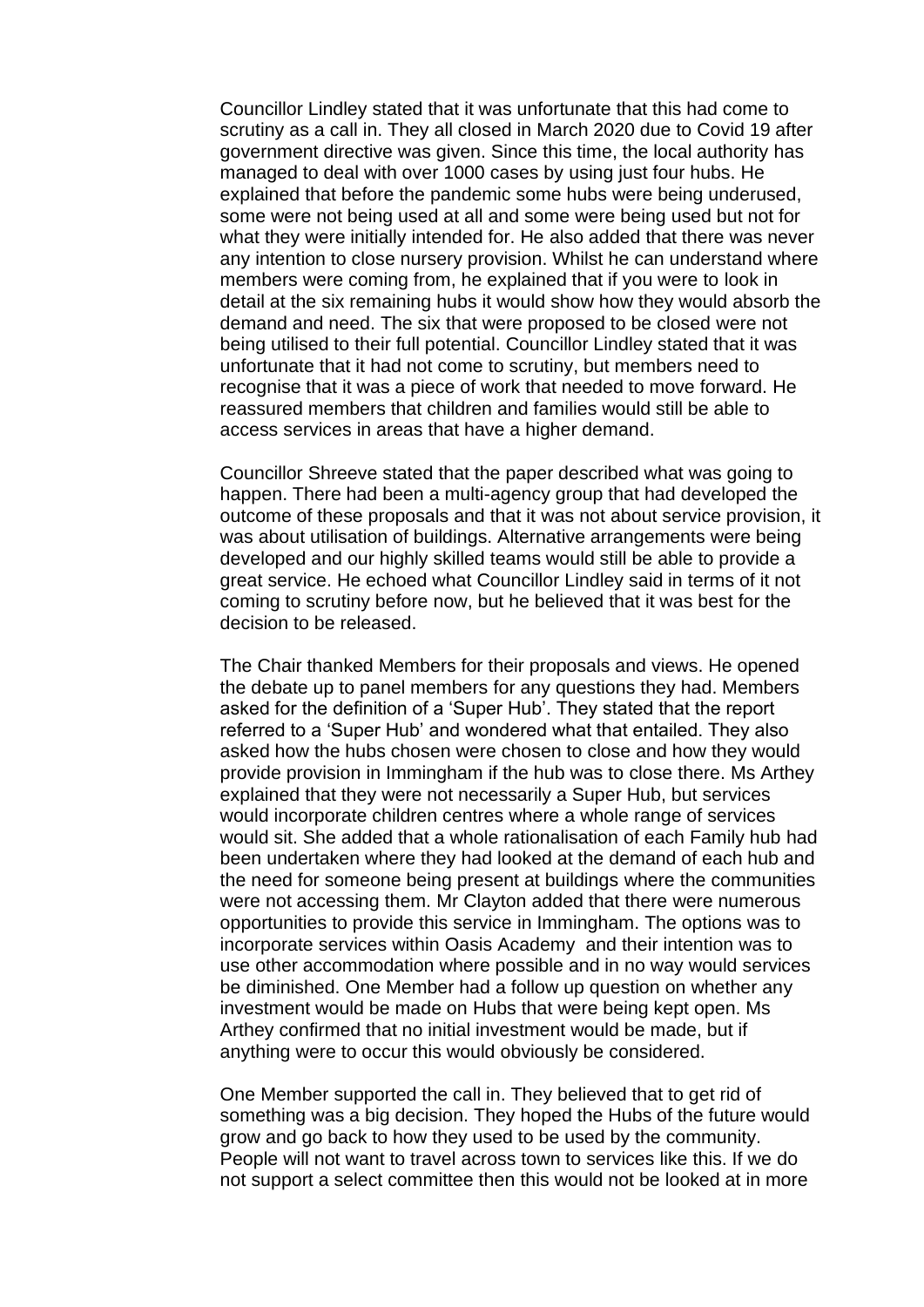detail and members won't be able to see all these issues that members of the public have shared with them.

Another member stated that currently not all wards have their own Family Hub, therefore there were circumstances where individuals would have to travel to attend such services. They believed that it was always better to have a quality service over a quantity service across the borough. They asked about the process if the decision was released. They believed that the next step would be that a consultation would take place where families, stakeholders and other members of the public would have the opportunity to share their views. Ms Hewson confirmed that the Cabinet recommendation stated that the next stage would be for t full engagement on the proposals. She explained that consultation was required and would have to be part of the local authorities' application to the Secretary of State for these closures.

One Member asked how a 'Super Hub' would work, especially if they were just going to be in specific wards. They also wondered why the Immingham hub would be removed as it seems that it was still needed. Ms Arthey stated that Officers referred to the need of the service in Immingham as there being a need for a community presence and wrapping a range of services around schools would be an option. In terms of the 'Super Hub' provision. Ms Arthey explained that this was still being developed but as part of the service delivery model for early help and prevention the expectation of staff was that they go to families rather than expect families to travel. As part of Covid 19 this has been how the service has been implemented and part of the 'Super Hub' provision it would mean having a broader range of services being provided.

Members had concerns around mental health after families have had to deal with a lot throughout the pandemic. Without these services how would Officers be able to see what issues children and young may have if services were closed before lockdown has been lifted. They wondered whether Officers could predict the needs of families before early help had been identified. Ms Arthey stated that they do not know the full extent of how families may have been affected by the pandemic, but the local authority has a very robust mental health offer within every school through mental health in school's initiative. They also have a good partnership with Barnardo's who would be setting up in the East Marsh hub and they would be focusing on children and young people in child protection, children in need and our looked after children. She explained that through the early help work referrals could be made and the community was encouraged to share any children they may be concerned about. Councillor Lindley understood where Members concerns were coming from, but in terms of delivery they need to recognise that not all these services were being delivered within the hub. Schools and academies were being utilised and Officers were taking services out into the communities.